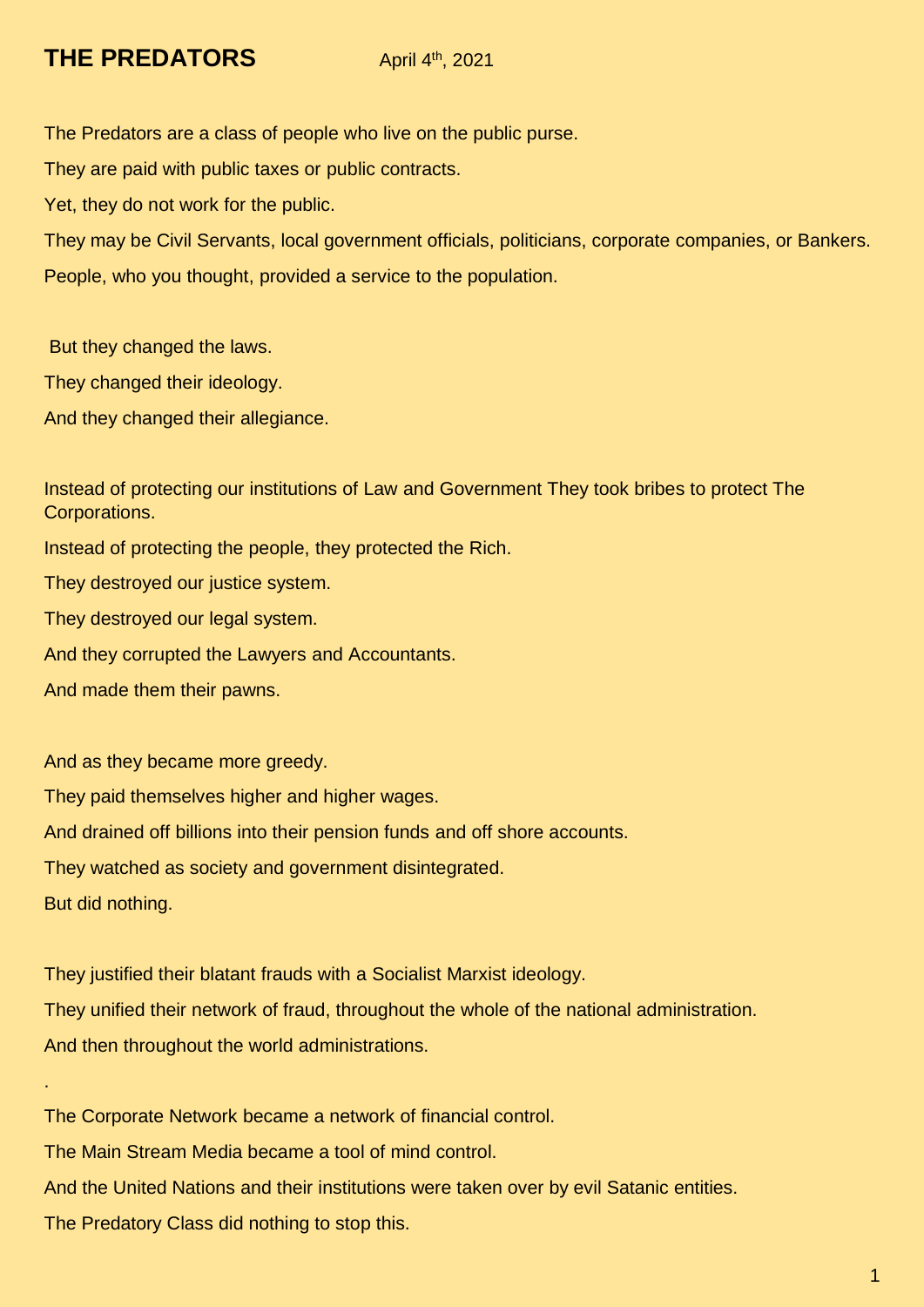They laughed as the institutions of democracy were destroyed. They creamed off more and more bribes as the Tenets of Government crumbled. Honesty, Integrity and Justice were replaced with; Woke insanity, war, fraud and depravity. Christianity was ridiculed and Satanic worship legalised. The fabrics of society were ripped apart by paid insanity The Satanists took control,

They destroyed our families and our morality. They took children from their homes for sex and sacrifice. And yet, our paid protectors in The Civil Service, local government, security agencies, politicians, Still stole more money.

They even awarded themselves royal titles; Lords, Baroness, Sir, Judge. Dame.

And created fake jobs in fake departments, controlling fake contracts. But with real taxpayer money going into slush funds.

The Corporations paid no tax but the Civil Servants didn't care.

The rich became richer and the poor became poorer.

But still they didn't care.

Our Public Servants who had sworn an oath of allegiance to serve Queen and Country Became, The Predators.

They helped the Banks become "To big to fail " They helped The Media become too powerful to control. And The Corporations become too corrupt to prosecute.

The Internet Tech Firms took control of all written word and communications. The Predators spread their wings as they took over Global Institutions and corrupted them. But somewhere along the line the Socialist/Marxist ideology Became Satanic.

These people are not clever.

These people are not even intelligent.

They just created a corrupt world where they were the financial winners